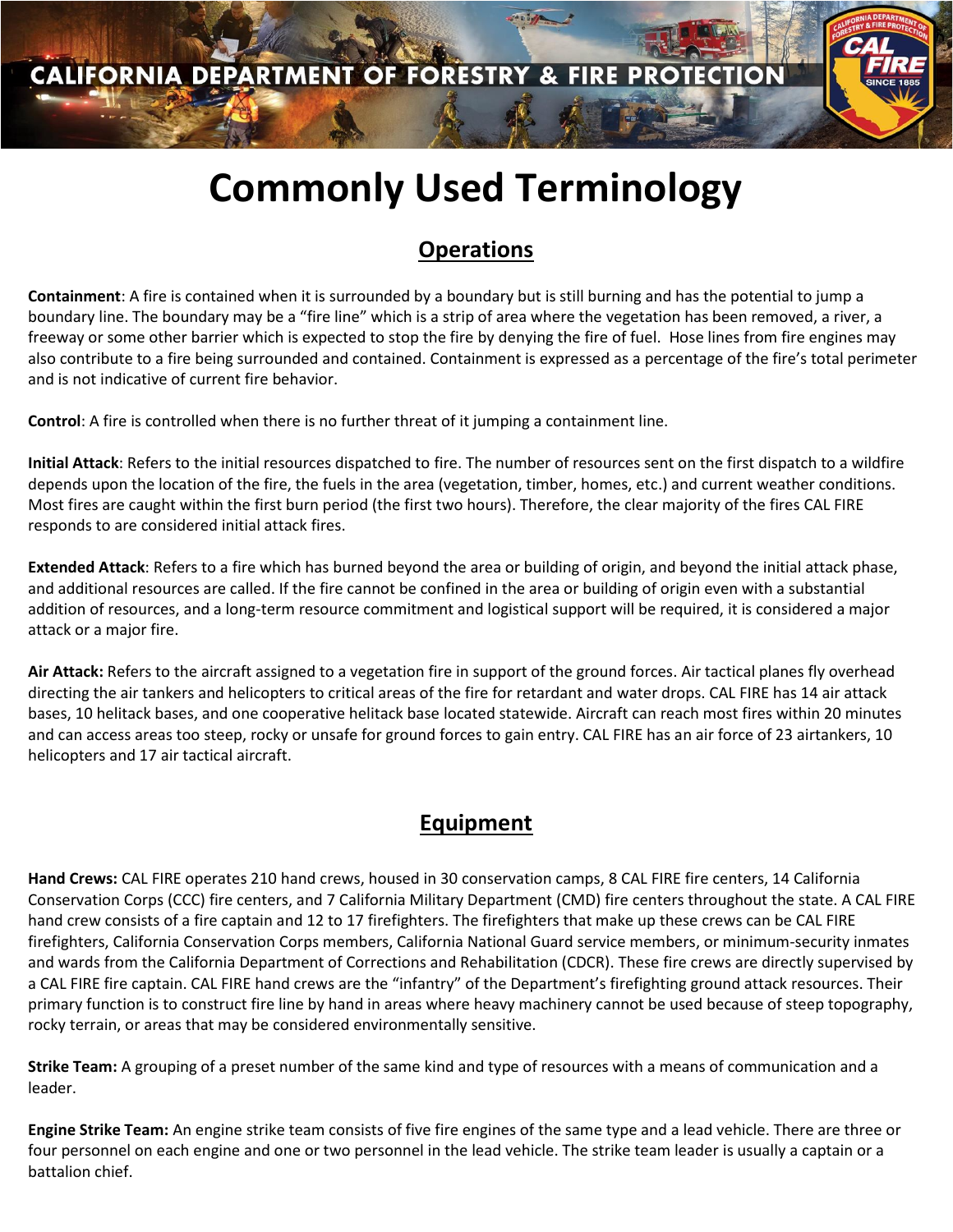### **CALIFORNIA DEPARTMENT OF FORESTRY**  $\mathbf{a}$

**Hand Crew Strike Team:** A CAL FIRE crew strike team consists of a strike team leader, and two fire crews. All CAL FIRE fire crews are Type I crews. These crews are highly trained wildland firefighters and are fully equipped to respond to emergencies anywhere in the state with minimal support. Each fire crew carries enough supplies and food to last for about two days. The only additional support that would be needed is drinking water and fuel for chainsaws. The minimum staffing for a Type I crew strike team is 30 firefighters.

**Bull Dozer Strike Team:** A bull dozer strike team consists of two dozers, a dozer tender, and a leader.

### **Weather**

**Fire Weather Watch:** Issued by the National Weather Service for potential fire weather conditions which could manifest within the next 12-72 hours.

**Red Flag Warning:** Issued by the National Weather Service for weather that will occur within 24 hours. These watches and warnings are called because of a combination of high temperatures, low humidity, and high winds. They can also be issued when there is a possibility of dry lightning. The concern is that if a fire starts in those conditions it has a better chance of spreading very rapidly and erratically. Red flag warnings were in effect during the 1991 Oakland Hills fire, and the 2003, 2007, and 2020 fire sieges. Each CAL FIRE unit has its own plan for how to react to these conditions. They may increase their dispatch levels, cancel days off, order volunteer patrols, cancel burning permits, etc.

### **Resource Management**

**Forestry:** The science, art, and practice of managing and using trees, forests, and their associated resources for human benefit.

**Fuels:** Flammable materials existing in a natural or human built environment. Often refers to all vegetation in wildlands, including dead and live vegetation. Can refer to other flammable materials in the human built environment.

**Ground Fuels:** Fuels that lie beneath surface fuels, such as organic soils, duff, decomposing litter, buried logs, roots, and the below-surface portion of stumps.

**Surface Fuels**: Fuels lying on or near the surface of the ground, consisting of leaf and needle litter, dead branch material, downed logs, bark, tree cones, and low stature living plants.

**Ladder Fuels:** Fuels which provide vertical continuity which supports the spread of fire from the ground to the canopy.

**Fuel Break:** Fuel breaks are an area of modified vegetation that provides a safe location from which to fight fire and reduces fire spread, duration, and intensity. Fuel breaks can have flammable vegetation.

**Shaded Fuel Break:** A Fuel Break where overstory canopy is retained, trees are thinned/pruned, and brush is removed to reduce the fire potential yet retain enough crown canopy to create less favorable conditions for surface fires and rapid regrowth of brush.